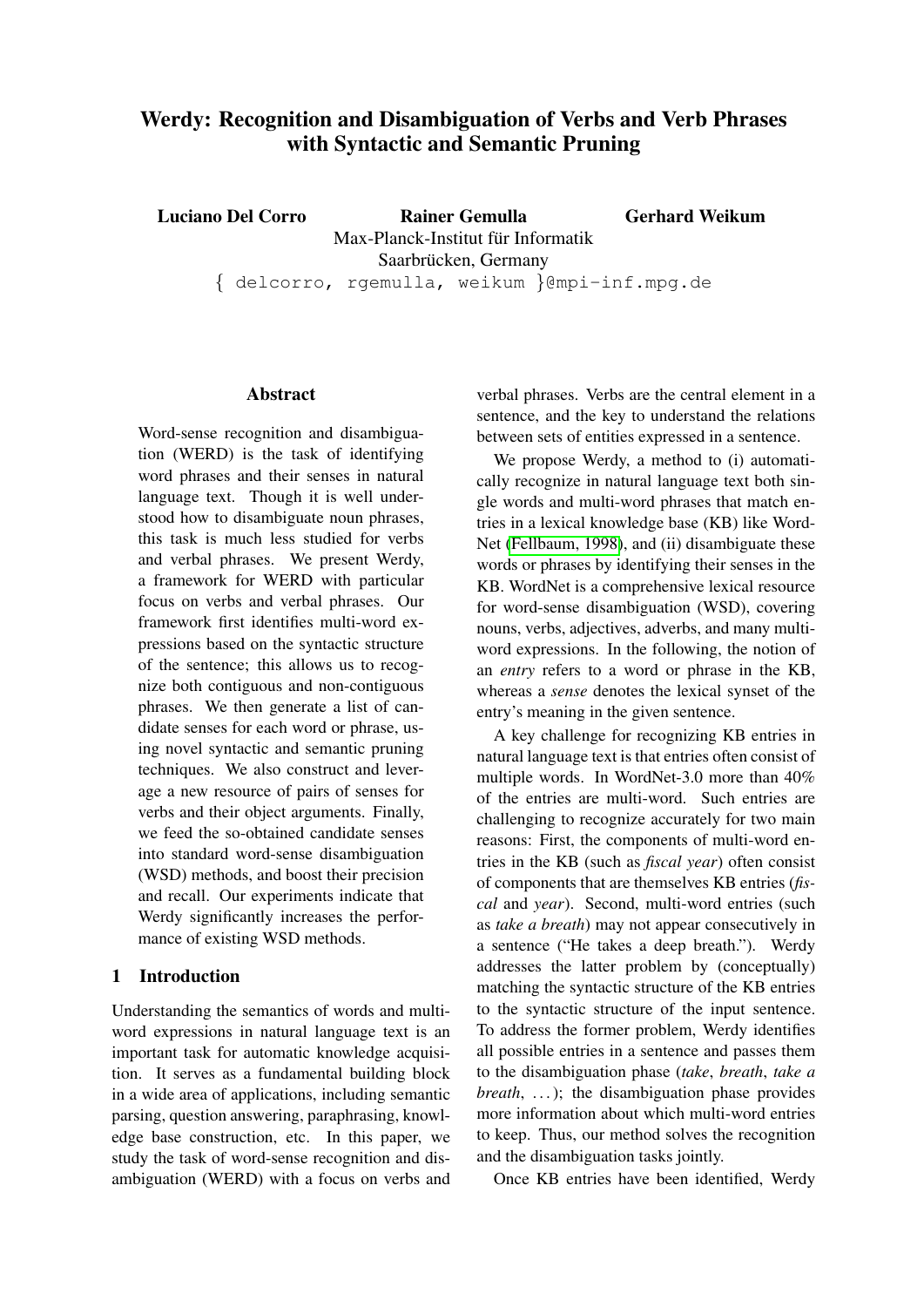disambiguates each entry against its possible senses. State-of-the-art methods for WSD [\(Nav](#page-11-0)[igli, 2009\)](#page-11-0) work fairly well for nouns and noun phrases. However, the disambiguation of verbs and verbal phrases has received much less attention in the literature.

WSD methods can be roughly categorized into (i) methods that are based on supervised training over sense-annotated corpora (e.g., [Zhong and Ng](#page-11-1)  $(2010)$ ), and  $(ii)$  methods that harness KB's to assess the semantic relatedness among word senses for mapping entries to senses (e.g., [Ponzetto and](#page-11-2) [Navigli \(2010\)](#page-11-2)). For these methods, mapping verbs to senses is a difficult task since verbs tend to have more senses than nouns. In WordNet, including monosemous words, there are on average 1.24 senses per noun and 2.17 per verb.

To disambiguate verbs and verbal phrases, Werdy proceeds in multiple steps. First, Werdy obtains the set of candidate senses for each recognized entry from the KB. Second, it reduces the set of candidate entries using novel syntactic and semantic pruning techniques. The key insight behind our syntactic pruning is that each verb sense tends to occur in a only limited number of *syntactic patterns*. For example, the sentence "Albert Einstein remained in Princeton" has a subject ("Albert Einstein"), a verb ("remained") and an adverbial ("in Princeton"), it follows an SVA clause pattern. We can thus safely prune verb senses that do not match the syntactic structure of the sentence. Moreover, each verb sense is compatible with only a limited number of *semantic argument types* (such as *location*, *river*, *person*, *musician*, etc); this phenomena is called *selectional preference* or *selectional restriction*. Senses that are compatible only with argument types not present in the sentence can be pruned. Our pruning steps are based on the idea that a verb selects the categories of its arguments both syntactically (c-selection) and semantically (s-selection). In the final step, Werdy employs a state-of-the-art general WSD method to select the most suitable sense from the remaining candidates. Since incorrect senses have already been greatly pruned, this step significantly gains accuracy and efficiency over standard WSD.

Our semantic pruning technique builds on a newly created resource of pairs of senses for verbs and their object arguments. For example, the WordNet verb sense  $\langle play-1\rangle$  (i.e., the 1st sense of

the verb entry "play") selects as direct object the noun sense  $\langle sport-1\rangle$ . We refer to this novel resource as the *VO Sense Repository*, or VOS repos-itory for short.<sup>[1](#page-1-0)</sup> It is constructed from the Word-Net gloss-tags corpus, the SemCor dataset, and a small set of manually created VO sense pairs.

We evaluated Werdy on the SemEval-2007 coarse-grained WSD task [\(Navigli et al., 2007\)](#page-11-3), both with and without automatic recognition of entries. We found that our techniques boost state-ofthe-art WSD methods and obtain high-quality results. Werdy significantly increases the precision and recall of the best performing baselines.

The rest of the paper is organized as follows. Section 2 gives an overview of Werdy components. Section 3 presents the entry recognition, and Sections 4 and 5 discuss our novel syntactic and semantic pruning techniques. Section 6 presents the Semantic VO Repository and how we constructed it. Section 7 gives the results of our evaluation. Section 8 discusses related work.

# 2 Overview of Werdy

Werdy consists of four steps: (i) entry recognition, (ii) syntactic pruning, (iii) semantic pruning, and (iv) word-sense disambiguation. The novel contribution of this paper is in the first three steps, and in the construction of the VO sense repository. Each of these steps operates on the clause level, i.e., we first determine the set of clauses present in the input sentence and then process clauses separately. A *clause* is a part of a sentence that expresses some statement or coherent piece of information. Clauses are thus suitable minimal units for automatic text understanding tasks [\(Del Corro](#page-10-1) [and Gemulla, 2013\)](#page-10-1); see Sec[.3](#page-2-0) for details.

In the *entry-recognition step* (Sec. [3\)](#page-2-0), Werdy obtains for the input sentence a set of potential KB entries along with their part-of-speech tags. The candidate senses of each entry are obtained from WordNet. For instance, in the sentence "He takes a deep and long breath", the set of potential entries includes *take* (verb, 44 candidate senses), *take a breath* (verb, 1 candidate sense), and *breath* (noun, 5 candidate senses). Note that in contrast to Werdy, most existing word-sense disambiguation methods assume that entries have already been (correctly) identified.

<span id="page-1-0"></span><sup>&</sup>lt;sup>1</sup>The VOS repository, Werdy's source code, and results of our experimental study are available at [http://people.](http://people.mpi-inf.mpg.de/~corrogg/) [mpi-inf.mpg.de/˜corrogg/](http://people.mpi-inf.mpg.de/~corrogg/).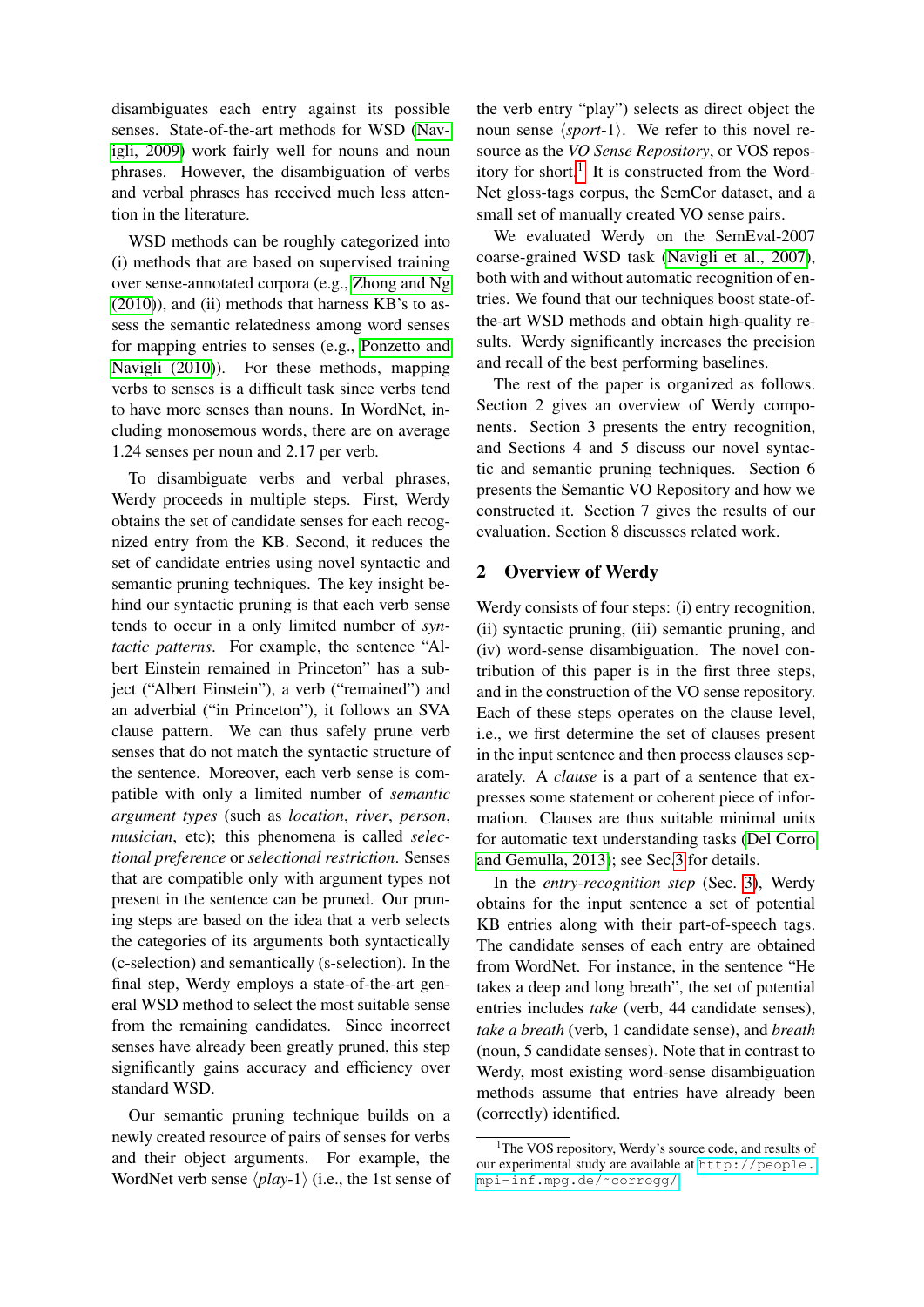In the *syntactic-pruning step* (Sec. [4\)](#page-3-0), we eliminate candidate senses that do not agree with the syntactic structure of the clause. It is wellestablished that the syntactic realization of a clause is intrinsically related with the sense of its verb [\(Quirk et al., 1985;](#page-11-4) [Levin, 1993;](#page-10-2) [Hanks,](#page-10-3) [1996;](#page-10-3) [Baker et al., 1998;](#page-10-4) [Palmer et al., 2005\)](#page-11-5). [Quirk et al. \(1985\)](#page-11-4) identified seven possible clause types in the English language (such as "subject verb adverbial", SVA). We make use of techniques inspired by [Del Corro and Gemulla \(2013\)](#page-10-1) to identify the clause type of each clause in the sentence. We then match the clause type with the set of WordNet frames (e.g., "somebody verb something") that WordNet provides for each verb sense, and prune verb senses for which there is no match.

In the *semantic-pruning step* (Sec. [5\)](#page-4-0), we further prune the set of candidate senses by taking the semantic types of direct objects into account. Similarly to the syntactic relation mentioned above, a verb sense also imposes a (selectional) restriction on the semantic type of its arguments [\(Quirk](#page-11-4) [et al., 1985;](#page-11-4) [Levin, 1993;](#page-10-2) [Hanks, 1996;](#page-10-3) [Baker et](#page-10-4) [al., 1998;](#page-10-4) [Palmer et al., 2005\)](#page-11-5). For instance, the verb *play* with sense *participate in games or sports* requires an object argument of type  $\langle game-1 \rangle^2$  $\langle game-1 \rangle^2$ ,  $\langle game-3\rangle$ , or  $\langle sport-1\rangle$ . Senses that do not match the arguments found in the clause are pruned. This step is based on the newly constructed VOS Repository (Sec. [6\)](#page-5-0). Note that when there is no direct object, only the syntactic pruning step applies.

### <span id="page-2-0"></span>3 Entry Recognition

The key challenge in recognizing lexical KB entries in text is that entries are not restricted to single words. In addition to named entities (such as people, places, etc.), KB's contain multi-word expressions. For example, WordNet-3.0 contains entries such as *take place* (verb), *let down* (verb), *take into account* (verb), *be born* (verb), *high school* (noun), *fiscal year* (noun), and *Prime Minister* (noun). Note that each individual word in a multi-word entry is usually also an entry by itself, and can even be part of several multi-word entries. To ensure correct disambiguation, all potential multi-word entries need to be recognized [\(Fin](#page-10-5)[layson and Kulkarni, 2011\)](#page-10-5), even when they do not appear as consecutive words in a sentence.

Werdy addresses these challenges by exploring the syntactic structure of both the input sen-

<span id="page-2-2"></span>

Figure 1: An example dependency parse

tence and the lexical KB entries. The structure of the sentence is captured in a dependency parse (DP). Given a word in a sentence, Werdy conceptually generates all subtrees of the DP starting at that word, and matches them against the KB. This process can be performed efficiently as Word-Net entries are short and can be indexed appropriately. To match the individual words of a sentence against the words of a KB entry, we follow the standard approach and perform lemmatization and stemming [\(Finlayson, 2014\)](#page-10-6). To further handle personal pronouns and possessives, we follow [Arranz et al. \(2005\)](#page-10-7) and normalize personal pronouns (I, you, my, your, . . . ) to *one's*, and reflexive pronouns (myself, yourself, . . . ) to *oneself*.

Consider the example sentence "He takes my hand and a deep breath". We first identify the clauses and their DP's (Fig. [1\)](#page-2-2) using the method of [Del Corro and Gemulla \(2013\)](#page-10-1), which also processes coordinating conjunctions. We obtain clauses "He takes my hand" and "He takes a deep breath", which we process separately. To obtain possible entries for the first clause, we start with its head word (*take*) and incrementally consider its descendants (*take hand*, *take one's hand*, . . . ). The exploration is terminated as early as possible; for example, we do not consider *take one's hand* because there is no WordNet entry that contains both *take* and *hand*. For the second clause, we start with *take* (found in WordNet), then expand to *take breath* (not found but can occur together), then *take a breath* (found), then *take a deep breath* (not found, cannot occur together) and so on.

Note that the word "take" in the sentence refer to two different entries and senses: "take" for the first clause and "take a breath" for the second clause. In this stage no decisions are made about selecting entries and disambiguating them; these decisions are made in the final WSD stage of Werdy.

We tested Werdy's entry-recognizer on the SemEval-2007 corpus. We detected the correct en-

<span id="page-2-1"></span><sup>&</sup>lt;sup>2</sup>We use the notation  $\langle WordNet entry\text{-}sense number \rangle$ .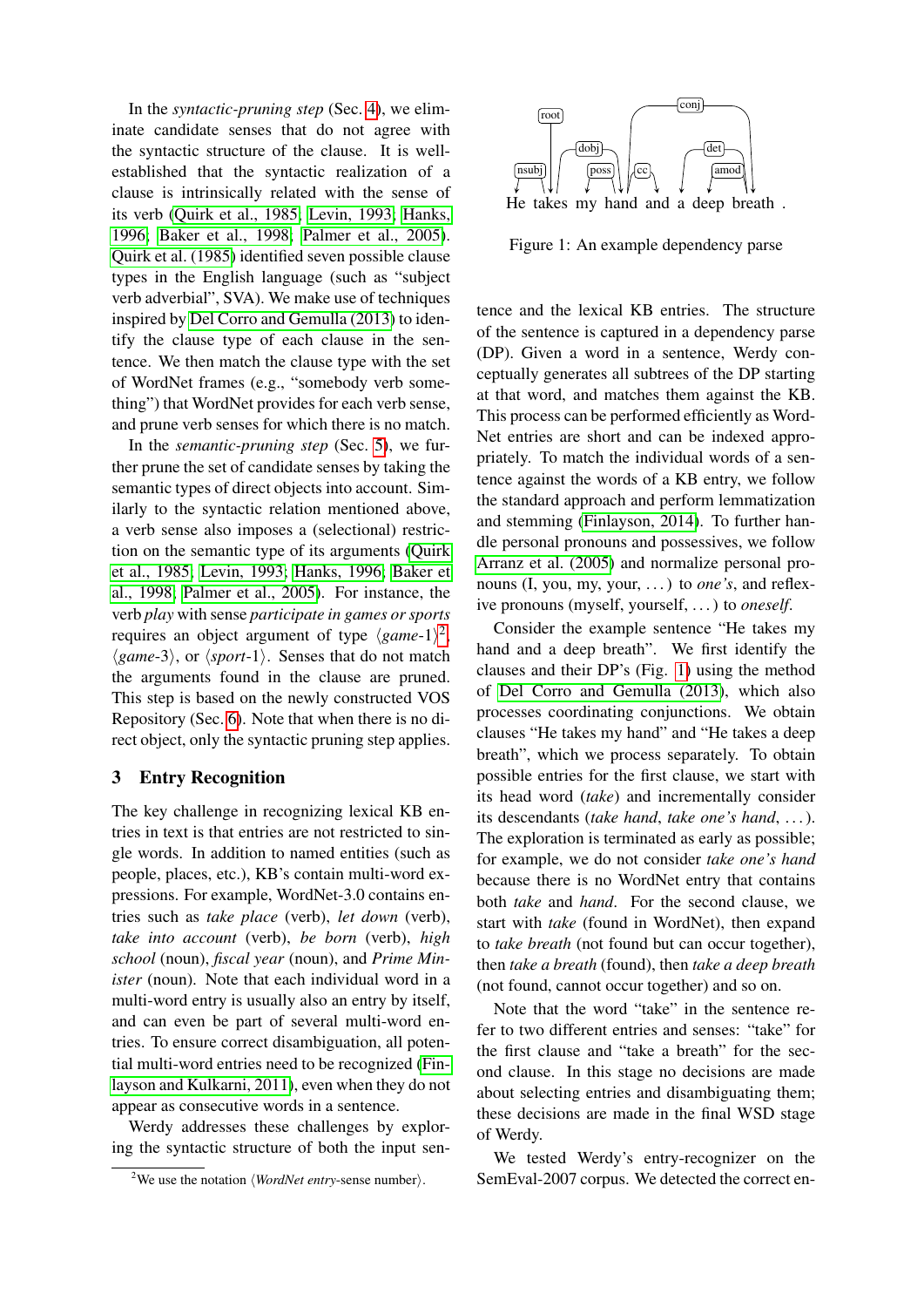<span id="page-3-1"></span>

| <b>Pattern</b>      | <b>Clause type</b> | Example                              | WN frame example [frame number]             |
|---------------------|--------------------|--------------------------------------|---------------------------------------------|
| $SV_i$              | SV                 | AE died.                             | Somebody verb [2]                           |
| $SV_eA$             | <b>SVA</b>         | AE remained in Princeton.            | Somebody verb PP [22]                       |
| $SV_cC$             | SVC.               | AE is smart.                         | Somebody verb adjective [6]                 |
| $SV_{mt}O$          | <b>SVO</b>         | AE has won the Nobel Prize.          | Somebody verb something [8]                 |
| $SV_{dt}O_iO$       | <b>SVOO</b>        | RSAS gave AE the Nobel Prize.        | Somebody verb somebody something [14]       |
| SV <sub>ct</sub> OA | <b>SVOA</b>        | The doorman showed AE to his office. | Somebody verb somebody PP [20]              |
| $SV_{ct}OC$         | <b>SVOC</b>        | AE declared the meeting open.        | Something verb something adjective/noun [5] |

S: Subject, V: Verb, C: Complement, O: Direct object, O<sub>i</sub>: Indirect object, A: Adverbial, V<sub>i</sub>: Intransitive verb, V<sub>c</sub>: Copular verb,

 $V_c$ : Extended-copular verb,  $V_{\text{mt}}$ : Monotransitive verb,  $V_{\text{dt}}$ : Ditransitive verb,  $V_{\text{ct}}$ : Complex-transitive verb

tries for all but two verbs (out of more than 400). The two missed entries (*take up* and *get rolling*) resulted from incorrect dependency parses.

# <span id="page-3-0"></span>4 Syntactic Pruning

Once the KB entries have been recognized, Werdy prunes the set of possible senses of each verb entry by considering the syntactic structure of the clause in which the entry occurs. This pruning is based on the observation that each verb sense may occur only in a limited number of "clause types", each having specific semantic functions [\(Quirk et al.,](#page-11-4) [1985\)](#page-11-4). When the clause type of the sentence is incompatible with a candidate sense of an entry, this sense is eliminated.

Werdy first detects in the input sentence the set of clauses and their constituents. A clause consists of one *subject* (S), one *verb* (V), and optionally an *indirect object* (O), a *direct object* (O), a *complement* (C) and one or more *adverbials* (A). Not all combinations of clause constituents appear in the English language. When we classify clauses according to the grammatical function of their constituents, we obtain only seven different clause types [\(Quirk et al., 1985\)](#page-11-4); see Table [1.](#page-3-1) For example, the sentence "He takes my hand" is of type SVO; here "He" is the subject, "takes" the verb, and "my hand" the object. The clause type can (in principle) be determined by observing the verb type and its complementation [\(Del Corro and](#page-10-1) [Gemulla, 2013\)](#page-10-1).

For instance, consider the SVA clause "The student remained in Princeton". The verb *remain* has four senses in WN: (1) stay the same; remain in a certain state (e.g., "The dress remained wet"), (2) continue in a place, position, or situation ("He remained dean for another year"), (3) be left; of persons, questions, problems ("There remains the

question of who pulled the trigger") or (4) stay behind ("The hostility remained long after they made up"). The first sense of *remain* requires an SVC pattern; the other cases require either SV or SVA. Our example clause is of type SVA so that we can safely prune the first sense.

WordNet provides an important resource for obtaining the set of clause types that are compatible with each sense of a verb. In particular, each verb sense in WordNet is annotated with a set of *frames* (e.g., "somebody verb something") in which they may occur, capturing both syntactic and semantic constraints. There are 35 different frames in total. $3$  We manually assigned a set of clause types to each frame (e.g., SVO to frame "somebody verb something"). Table [1](#page-3-1) shows an example frame for each of the seven clause types. On average, each WordNet-3.0 verb sense is associated with 1.57 frames; the maximum number of frames per sense is 9. The distribution of frames is highly skewed: More than 61% of the 21,649 frame annotations belong to one of four simple SVO frames (numbers 8, 9, 10 and 11), and 22 out of the 35 frames have less than 100 instances. This skew makes the syntactic pruning step effective for non-SVO clauses, but less effective for SVO clauses.

Werdy directly determines a set of possible frame types for each clause of the input sentence. Our approach is based on the clause-type detection method of [Del Corro and Gemulla \(2013\)](#page-10-1), but we also consider additional information that is captured in frames but not in clause types. For example, we distinguish different realizations of objects (such as clausal objects from non-clausal objects), which are not captured in the clause type. Given the DP of a clause, Werdy identifies the

<span id="page-3-2"></span> $3$ See [http://wordnet.princeton.edu/](http://wordnet.princeton.edu/wordnet/man/wninput.5WN.html) [wordnet/man/wninput.5WN.html](http://wordnet.princeton.edu/wordnet/man/wninput.5WN.html).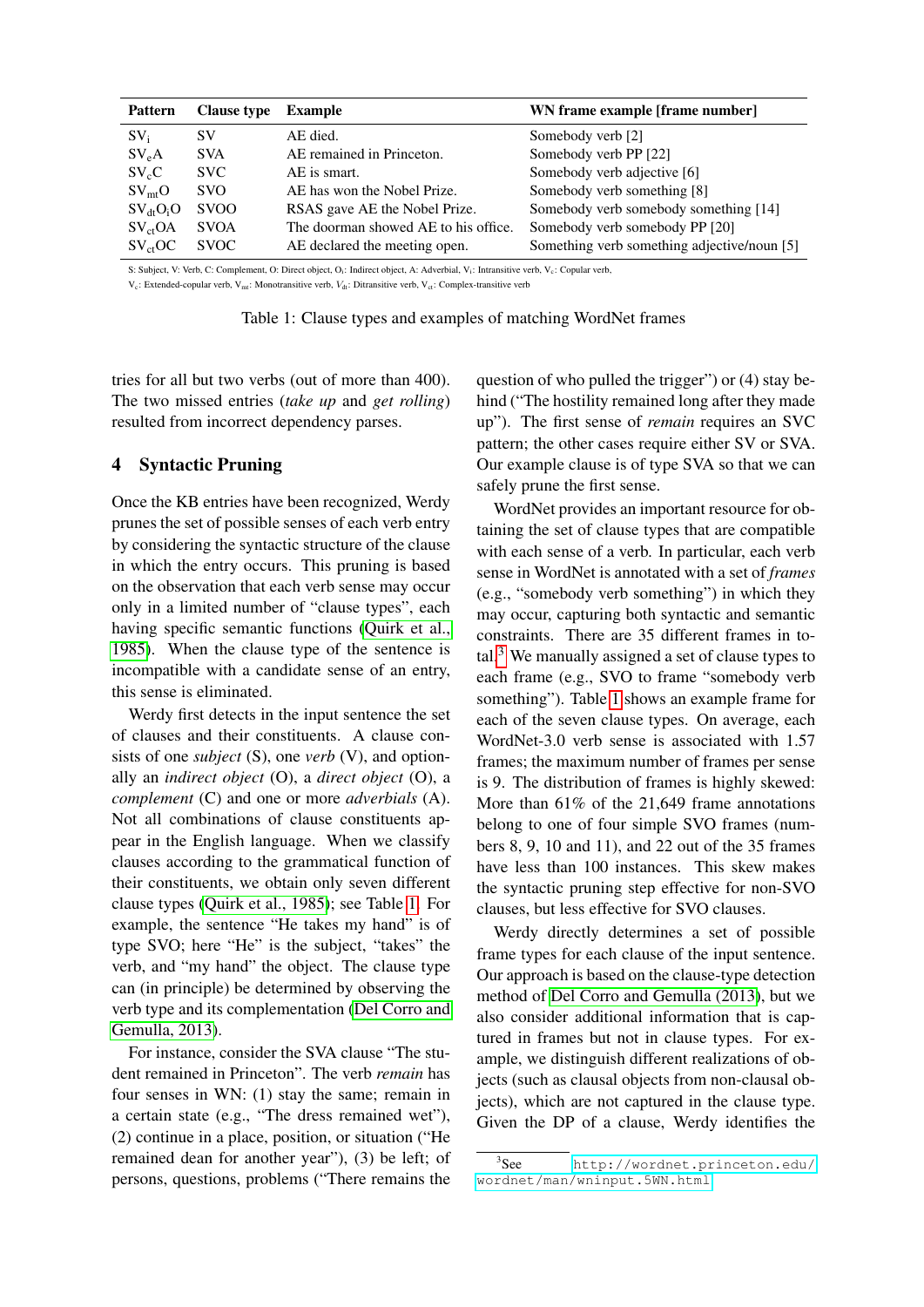<span id="page-4-1"></span>

Figure 2: Flow chart for frame detection

set of WN frames that can potentially match the clause as outlined in the flowchart of Fig. [2.](#page-4-1) Werdy walks through the flowchart; for each question, we check for the presence or absence of a specific constituent of a clause (e.g., a direct object for  $Q_1$ ) and proceed appropriately until we obtain a set of possible frames. This set is further reduced by considering additional information in the frames (not shown; e.g., that the verb must end on "-ing"). For our example clause "The student remained in Princeton", we first identify possible frames  $\{1, 2, 12, 13, 22, 27\}$  using the flowchart  $(Q_1 \text{ no},$  $Q_2$  no,  $Q_3$  yes); using the additional information in the frames, Werdy then further prunes this set to  $\{1, 2, 22\}$ . The corresponding set of remaining candidate sense for *remain* is as given above, i.e.,  $\{ \langle remain-2\rangle, \langle remain-3\rangle, \langle remain-4\rangle \}.$ 

Our mapping of clause types to WordNet frames is judiciously designed for the way WordNet is organized. For instance, frames containing adverbials generally do not specify whether or not the adverbial is obligatory; here we are conservative in that we do not prune such frames if the input clause does not contain an adverbial. As another example, some frames overlap or subsume each other; e.g, frame "somebody verb something" (8) subsumes "somebody verb that clause" (26). In some word senses annotated with the more general frame, the more specific one can also apply (e.g.,  $\langle point \ out-1 \rangle$  is annotated with 8 but not 26; 26 can apply), in others it does not (e.g.,  $\langle play-1\rangle$  is also annotated with 8 but not 26; but here 26 cannot apply). To ensure the effectiveness of syntactic pruning, we only consider the frames that are directly specified in WordNet. This procedure often produces the desired results; in a few cases, however, we do prune the correct sense (e.g., frame 26 for clause "He points out that ...").

#### <span id="page-4-0"></span>5 Semantic Pruning

A verb sense imposes a restriction on the semantic type of the arguments it may take and vice versa [\(Quirk et al., 1985;](#page-11-4) [Levin, 1993;](#page-10-2) [Hanks, 1996;](#page-10-3) [Baker et al., 1998;](#page-10-4) [Palmer et al., 2005;](#page-11-5) [Kipper et](#page-10-8) [al., 2008\)](#page-10-8). This allows us to further prune the verb candidate set by discarding verb senses whose semantic argument is not present in the clause.

WordNet frames potentially allow a shallow type pruning based on the semantics provided for the clause constituents. However we could solely distinguish people ("somebody") from things ("something"), which is too crude to obtain substantial pruning effects. Moreover, this distinction is sometimes ambiguous.

Instead, we have developed a more powerful approach to semantic pruning based on our VOS repository. We remove from the verb candidate set those senses whose semantic argument cannot be present in the sentence. For instance, consider the clause "The man plays football." Suppose that we know that the verb entry *play* with sense  $\langle$ *play*-1) ("participate in sports") takes an object of type  $\langle sport-1 \rangle$ ; i.e., we have a tuple  $\langle play-1, sport-1 \rangle$ in our repository. Then, we check whether any of the possible senses of *football*—(i) *sport* or (ii) *ball—is* of type  $\langle sport-1\rangle$ . Here the first sense has the correct type (the second sense does not); thus we retain  $\langle play-1\rangle$  as a possible sense for the verb entry *play*. Next, suppose that we consider sense  $\langle play-3\rangle$  ("play on an instrument"), which according to our corpus takes  $\langle instrument-6\rangle$  as argument (i.e., there is a tuple  $\langle play-3, instrument-6 \rangle$  in our VOS repository). Since none of the senses of *football* is of type  $\langle$ *instrument*-6 $\rangle$ , we can safely drop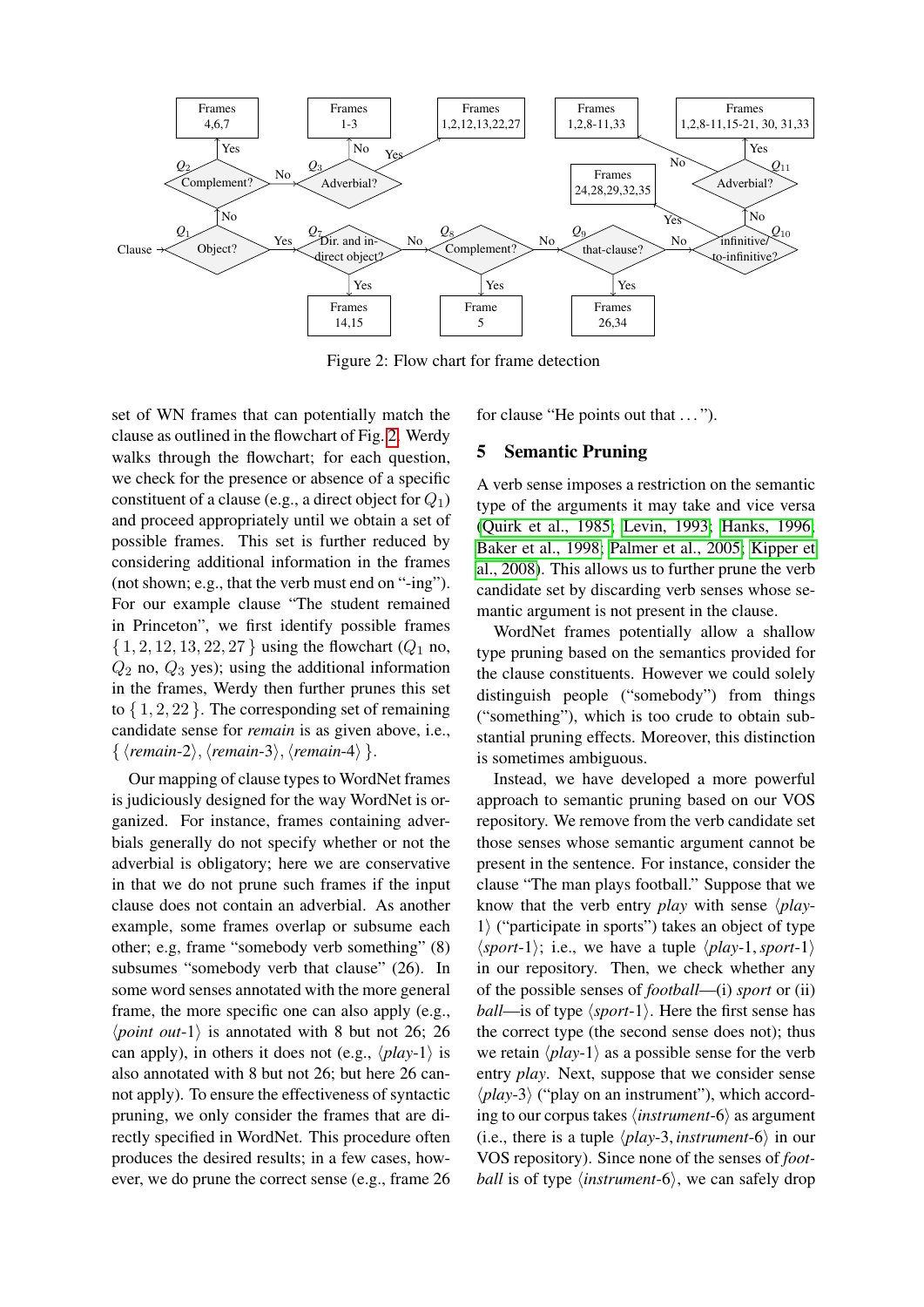$\langle play-3\rangle$  from our candidate set. We perform this procedure for every verb sense in the candidate set.

Semantic pruning makes use of both VOS repository and the hypernym structure of the noun senses in WordNet. For each sentence, we obtain the possible senses of the direct-object argument of the verb. We then consider each candidate sense of the verb (e.g.,  $\langle play-1\rangle$ ), and check whether any of its compatible object-argument senses (from our repository) is a hypernym of any of the possible senses of its actual object argument (in the sentence); e.g.,  $\langle sport-1\rangle$  is a hypernym of  $\langle football 1$ ). If so, we retain the verb's candidate sense. If not, either the candidate sense of the verb is indeed incompatible with the object argument in the sentence, or our repository is incomplete. To handle incompleteness to some extent, we also consider hyponyms of the object-argument senses in our repository; e.g., if we observe object *sport* in a sentence and have verb-sense argument *(football-* $1$  in our corpus, we consider this a match. If the hyponyms lead to a match, we retain the verb's candidate sense; otherwise, we discard it.

# <span id="page-5-0"></span>6 Verb-Object Sense Repository

We use three different methods to construct the repository. In particular, we harness the senseannotated WordNet  $glosses<sup>4</sup>$  $glosses<sup>4</sup>$  $glosses<sup>4</sup>$  as well as the senseannotated SemCor corpus [\(Landes et al., 1998\)](#page-10-9).[5](#page-5-2)

The major part of the VOS repository was acquired from WordNet's gloss tags. According to [Atkins and Rundell \(2008\)](#page-10-10), noun definitions should be expressed in terms of the class to which they belong, and verb definitions should refer to the types of the subjects or objects related to the action. Based on this rationale, we extracted all noun senses that appear in the gloss of each verb sense; each of these noun senses is treated as a possible sense of the object argument of the corresponding verb sense. For example, the gloss of  $\langle play-1\rangle$  is "participate in games or sports;" each noun is annotated with its senses (2 and 3 for "games", 1 for "sports"). We extract tuples  $\langle play-$ 1, *game*-2 $\rangle$ ,  $\langle play-1, game-3\rangle$ , and  $\langle play-1, sport-1\rangle$  $1$  from this gloss. Note that we only extract direct-object arguments, i.e., we do not consider the type of the subject argument of a verb sense. Since the constituents of the predicate are much

more important than the subject to determine or describe a verb sense, lexical resources rarely contain information on the subject [\(Atkins and Run](#page-10-10)[dell, 2008\)](#page-10-10). Similarly, WordNet glosses typically do not provide any information about adverbials. Overall, we collected arguments for 8,657 verb senses (out of WordNet's 13,767 verb senses) and a total of 13,050  $\langle verb{-}#, object{-}*\rangle$ -pairs.

We leveraged the sense-annotated SemCor corpus to further extend our VOS repository. We parsed each sentence in the corpus to obtain the respective pairs of verb sense and object sense. Since sentences are often more specific than glosses, and thus less helpful for constructing our repository, we generalized the so-found object senses using a heuristic method. In particular, we first obtained all the object senses of each verb sense, and then repeatedly generalized sets of *at least two senses* that share a direct hypernym to this hypernym. The rationale is that we only want to generalize if we have some evidence that a more general sense may apply; we thus require at least two hyponyms before we generalize. Using this method, we collected arguments for 1,516 verb senses and a total of 4,131 sense pairs.

Finally, we noticed that the most frequent senses used in the English language are usually so general that their glosses do not contain any relevant semantic argument. For instance, one of the most frequent verbs is  $\langle see-1 \rangle$ , which has gloss "perceive by  $\langle sight-3\rangle$ ". The correct semantic argument  $\langle entity-1 \rangle$  is so general that it is omitted from the gloss. In fact, our gloss-tag extractor generates tuple  $\langle see-1, sight-3 \rangle$ , which is incorrect. We thus manually annotated the 30 most frequent verb senses with their object argument types.

Our final repository contains arguments for 9,335 verb senses and a total of 17,181 pairs. Pairs from SemCor tend to be more specific because they refer to text occurrences. The assumption of taking the nouns of the glosses as arguments seems to be mostly correct, although some errors may be introduced. Consider the pair  $\langle play-28, stream 2$  extracted from the gloss "discharge or direct or be discharged or directed as if in a continuous  $\langle stream-2 \rangle$ ". Also, in some cases, the glosses may refer to adverbials as in  $\langle play-14, location-1 \rangle$ , taken from gloss "perform on a certain *<i>location*- $1$ ". Note that if an argument is missing from our repository, we may prune the correct sense of the verb. If, however, there is an additional, incorrect

<span id="page-5-1"></span><sup>4</sup>[http://wordnet.princeton.edu/](http://wordnet.princeton.edu/glosstag.shtml) [glosstag.shtml](http://wordnet.princeton.edu/glosstag.shtml)

<span id="page-5-2"></span><sup>5</sup>[http://web.eecs.umich.edu/˜mihalcea/](http://web.eecs.umich.edu/~mihalcea/downloads.html) [downloads.html](http://web.eecs.umich.edu/~mihalcea/downloads.html)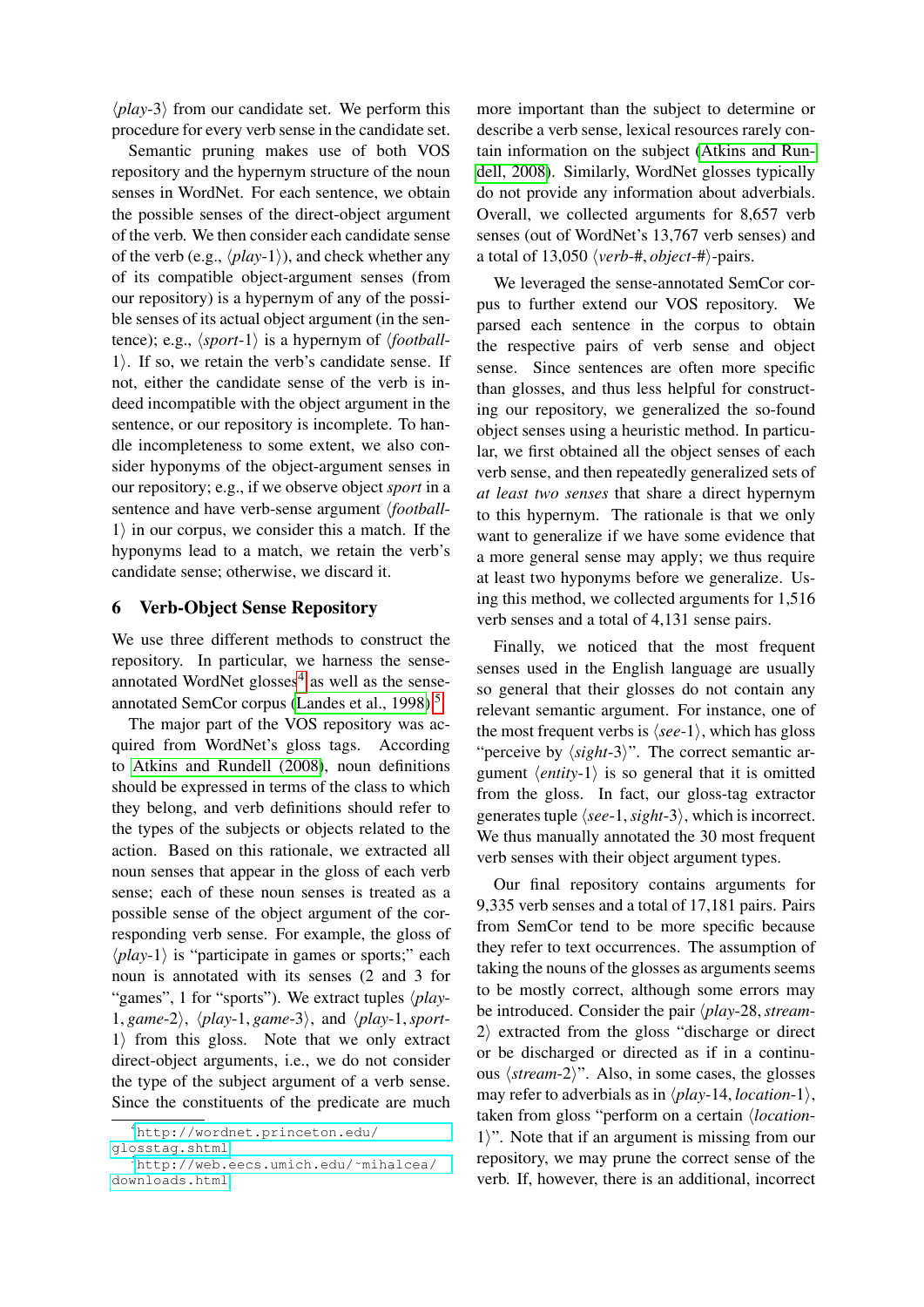argument in the repository, the correct verb sense is retained but pruning may be less effective.

# 7 Evaluation

Dataset. We tested Werdy on the SemEval-2007 coarse-grained dataset.<sup>[6](#page-6-0)</sup> It consists of five senseannotated documents; the sense annotations refer to a coarse-grained version of WordNet. In addition to sense annotations, the corpus also provides the corresponding KB entries (henceforth termed "gold entries") as well as a POS tag. We restrict our evaluation to verbs that act as clause heads. In total, 461 such verbs were recognized by ClausIE [\(Del Corro and Gemulla, 2013\)](#page-10-1) and the Stanford Parser [\(Klein and Manning, 2003\)](#page-10-11).<sup>[7](#page-6-1)</sup>

WSD Algorithms. For the final step of Werdy, we used the KB-based WSD algorithms of [Ponzetto and Navigli \(2010\)](#page-11-2) and It-Makes-Sense [\(Zhong and Ng, 2010\)](#page-11-1), a state-of-the-art supervised system that was the best performer in SemEval-2007. Each method only labels entries for which it is sufficiently confident.

*Simplified Extended Lesk (SimpleExtLesk).* A version of [Lesk \(1986\)](#page-10-12). Each entry is assigned the sense with highest term overlap between the entry's context (words in the sentence) and both the sense's gloss [\(Kilgarriff and Rosenzweig, 2000\)](#page-10-13) as well as the glosses of its neighbors [\(Baner](#page-10-14)[jee and Pedersen, 2003\)](#page-10-14). A sense is output only if the overlap exceeds some threshold; we used thresholds in the range of 1–20 in our experiments. There are many subtleties and details in the implementation of SimpleExtLesk so we used two different libraries: a Java implementation of WordNet::Similarity [\(Pedersen et al., 2004\)](#page-11-6),<sup>[8](#page-6-2)</sup> which we modified to accept a context string, and DKPro-WSD [\(Miller et al., 2013\)](#page-10-15) version 1.1.0, with lemmatization, removal of stop words, paired overlap enabled and normalization disabled.

*Degree Centrality.* Proposed by [Navigli and La](#page-10-16)[pata \(2010\)](#page-10-16). The method collects all paths connecting each candidate sense of an entry to the set of candidate senses of the words the entry's context. The candidate sense with the highest degree in the resulting subgraph is selected. We imple-mented this algorithm using the Neo4j library.<sup>[9](#page-6-3)</sup>

We used a fixed threshold of 1 and vary the search depth in range 1–20. We used the candidate senses of all nouns and verbs in a sentence as context.

*It-Makes-Sense (IMS).* A state-of-the-art, publicly available supervised system [\(Zhong and Ng,](#page-11-1) [2010\)](#page-11-1) and a refined version of [Chan et al. \(2007\)](#page-10-17), which ranked first in the SemEval-2007 coarse grained task. We modified the code to accept KB entries and their candidate senses. We tested both in WordNet-2.1 and 3.0; for the later we mapped Werdy's set of candidates to WordNet-2.1.

*Most Frequent Sense (MFS).* Selects the most frequent sense (according to WordNet frequencies) among the set of candidate senses of an entry. If there is a tie, we do not label. Note that this procedure differs slightly from the standard of picking the entry with the smallest sense id. We do not follow this approach since it cannot handle well overlapping entries.

*MFS back-off.* When one of the above methods fails to provide a sense label (or provides more than one), we used the MFS method above with a threshold of 1. This procedure increased the performance in all cases.

Methodology. The disambiguation was performed with respect to coarse-grained sense clusters. The score of a cluster is the sum of the individual scores of its senses (except for IMS which provides only one answer per word); the cluster with the highest score was selected. Our source code and the results of our evaluation are publicly available<sup>[10](#page-6-4)</sup>.

The SemEval-2007 task was not designed for automatic entry recognition, for each word or multi-word expression it provides the WordNet entry and the POS tag. We proceeded as follows to handle multi-word entries. In the WSD step, we considered the candidate senses of all recognized entries that overlap with the gold entry. For example, we considered the candidate senses of entries *take*, *breath*, and *take a breath* for gold entry *take a breath*.

The SemEval-2007 task uses WordNet-2.1 but Werdy uses WordNet-3.0. We mapped both the sense keys and clusters from WordNet-2.1 to WordNet-3.0. All senses in WordNet-3.0 that could not be mapped to any cluster were consider to belong each of them to a single sense cluster. Note that this procedure is fair: for such senses

<span id="page-6-0"></span> $6$ The data is annotated with WordNet 2.1 senses; we converted the annotations to WordNet-3.0 using DKPro-WSD [\(Miller et al., 2013\)](#page-10-15).

<span id="page-6-1"></span><sup>7</sup>Version 3.3.1, model englishRNN.ser.gz

<span id="page-6-2"></span><sup>8</sup><http://www.sussex.ac.uk/Users/drh21/>

<span id="page-6-3"></span><sup>9</sup><http://www.neo4j.org/>

<span id="page-6-4"></span><sup>10</sup>[http://people.mpi-inf.mpg.de/](http://people.mpi-inf.mpg.de/~corrogg/) [˜corrogg/](http://people.mpi-inf.mpg.de/~corrogg/)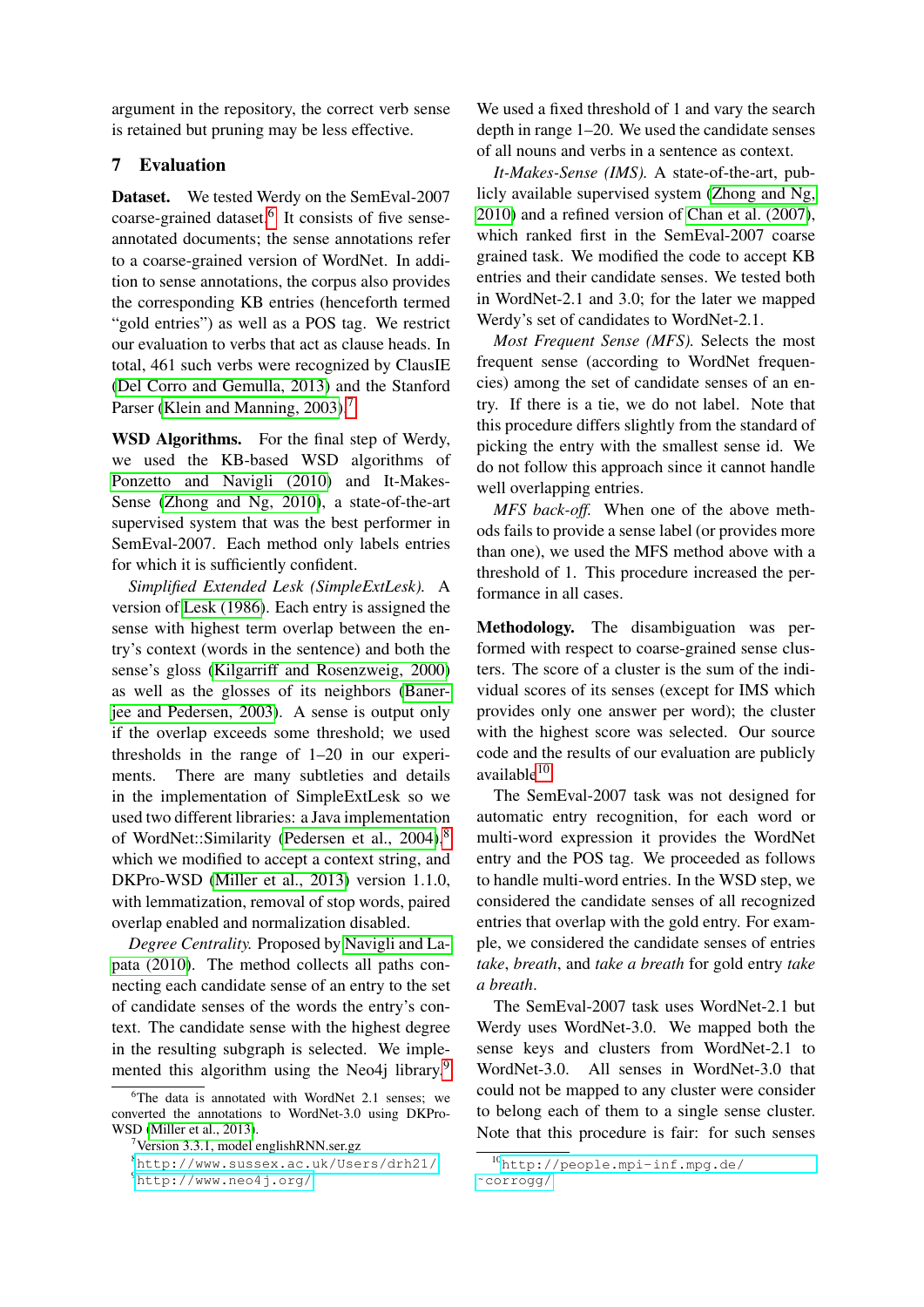<span id="page-7-0"></span>

| Algorithm       | Gold                     | Pruning         | <b>MFS</b><br>back-off | threshold                    | Verbs (clause heads)<br>P |                | F1             | F1       |
|-----------------|--------------------------|-----------------|------------------------|------------------------------|---------------------------|----------------|----------------|----------|
|                 | Entry                    |                 |                        | /depth                       |                           | R              |                | points   |
| Degree          | $^{+}$                   | ÷,              | $\ddot{}$              | 5                            | 73.54                     | 73.54          | 73.54          |          |
| Centrality      | $^{+}$                   | $^{+}$          | $^{+}$                 | 11                           | 79.61                     | 79.61          | 79.61          | $+6.07$  |
|                 | $^{+}$                   | ÷.              | ÷,                     | 5                            | 73.99                     | 71.58          | 72.77          |          |
|                 | $^{+}$                   | $^{+}$          |                        | $\,8\,$                      | 79.91                     | 78.52          | 79.21          | $+6.44$  |
|                 | $\overline{a}$           |                 | $^{+}$                 | 5                            | 70.41                     | 70.41          | 70.41          |          |
|                 | -                        | $^{+}$          | $^{+}$                 | 10                           | 76.46                     | 76.46          | 76.46          | $+6.05$  |
|                 |                          |                 | ÷,                     | $\overline{4}$               | 71.05                     | 68.90          | 69.96          |          |
|                 | ÷                        | $^{+}$          | ÷                      | 10                           | 76.81                     | 75.81          | 76.30          | $+6.34$  |
| SimpleExtLesk   | $^{+}$                   | ä,              | $\ddot{}$              | 6                            | 77.28                     | 75.27          | 76.26          |          |
| (DKPro)         | $\ddot{}$                | $^{+}$          | $\ddot{}$              | 5                            | 81.90                     | 80.48          | 81.18          | $+4.92$  |
|                 | $^{+}$                   | ä,              | ÷,                     | $\mathbf{1}$                 | 73.70                     | 52.28          | 61.17          |          |
|                 | $^{+}$                   | $^{+}$          | ÷                      | $\mathbf{1}$                 | 81.99                     | 64.21          | 72.02          | $+10.85$ |
|                 | $\overline{\phantom{0}}$ |                 | $^{+}$                 | 5                            | 74.33                     | 72.57          | 73.44          |          |
|                 | -                        | $\ddot{}$       | $\ddot{}$              | 5                            | 79.30                     | 77.75          | 78.52          | $+5.08$  |
|                 |                          |                 |                        |                              |                           |                |                |          |
|                 | -<br>-                   | ÷,<br>$\pmb{+}$ | ÷,<br>÷                | $\mathbf{1}$<br>$\mathbf{1}$ | 69.85<br>78.69            | 50.54<br>62.20 | 58.65<br>69.48 | $+10.83$ |
|                 |                          |                 |                        |                              |                           |                |                |          |
| SimpleExtLesk   | $^{+}$                   | ÷,              | $\ddot{}$              | 5                            | 77.11                     | 75.27          | 76.18          |          |
| (WordNet::Sim)  | $^{+}$                   | $^{+}$          | $^{+}$                 | 5                            | 80.57                     | 79.18          | 79.87          | $+3.69$  |
|                 | $^{+}$                   | ä,              | L.                     | $\mathbf{1}$                 | 74.82                     | 68.98          | 71.78          |          |
|                 | $^{+}$                   | $^{+}$          | ÷,                     | $\mathbf{1}$                 | 79.04                     | 75.27          | 77.11          | $+5.33$  |
|                 | L                        | ÷               | $+$                    | 6                            | 74.12                     | 72.35          | 73.22          |          |
|                 | -                        | $^{+}$          | $\ddot{}$              | $\tau$                       | 77.97                     | 76.46          | 77.21          | $+3.99$  |
|                 | ÷                        | ÷,              | ÷,                     | $\,1$                        | 71.36                     | 65.66          | 68.39          |          |
|                 | -                        | $\ddot{}$       | ÷                      | 1                            | 76.20                     | 71.92          | 74.00          | $+ 5.61$ |
| <b>MFS</b>      | $^{+}$                   | ÷,              | ä,                     | $\mathbf{1}$                 | 76.61                     | 74.62          | 75.60          |          |
|                 | $^{+}$                   | $\ddot{}$       | ä,                     | $\mathbf{1}$                 | 80.35                     | 78.96          | 79.65          | $+4.05$  |
|                 | 4                        | ÷,              | ÷                      | $\mathbf{1}$                 | 73.67                     | 71.92          | 72.79          |          |
|                 |                          | $^{+}$          |                        | 1                            | 77.75                     | 76.24          | 76.99          | $+4.20$  |
| <b>IMS</b>      | $^{+}$                   | ÷,              | $^{+}$                 | n.a.                         | 79.60                     | 79.60          | 79.60          |          |
| $(WordNet-2.1)$ | $^{+}$                   | $^{+}$          | $^{+}$                 | n.a.                         | 80.04                     | 80.04          | 80.04          | $+0.44$  |
|                 |                          |                 |                        |                              |                           |                |                |          |
|                 | ÷,<br>-                  | ÷,<br>$^{+}$    | $\ddot{}$<br>$^{+}$    | n.a.<br>n.a.                 | 76.21<br>77.53            | 75.05<br>76.36 | 75.63<br>76.94 | $+1.31$  |
|                 |                          |                 |                        |                              |                           |                |                |          |
| <b>IMS</b>      | $^{+}$                   | ä,              | $^{+}$                 | n.a.                         | 78.96                     | 78.96          | 78.96          |          |
| $(WordNet-3.0)$ | $^{+}$                   | $^{+}$          | $^{+}$                 | n.a.                         | 79.83                     | 79.83          | 79.83          | $+0.87$  |
|                 | ÷,                       | ÷,              | $^{+}$                 | n.a.                         | 75.77                     | 74.62          | 75.19          |          |
|                 | L                        | $\ddot{}$       | $\ddot{}$              | n.a.                         | 77.53                     | 76.36          | 76.94          | $+1.75$  |

Table 2: Results on SemEval-2007 coarse-grained (verbs as clause heads)

the disambiguation is equivalent to a fine-grained disambiguation, which is harder.

Results. Our results are displayed in Table [2.](#page-7-0) We ran each algorithm with the gold KB entries provided by in the dataset (+ in column "gold entry) as well as the entries obtained by our method of Sec. [3](#page-2-0) (-). We also enabled (+) and disabled (-) the pruning steps as well as the MFS back-off strategy. The highest F1 score was achieved by SimpleExtLesk (DKPro) with pruning and MFS back-off: 81.18 with gold entries and 78.52 with automatic entry recognition. In all cases, our syntactic and semantic pruning strategy increased performance (up to  $+10.85$  F1 points). We next discuss the impact of the various steps of Werdy in detail.

Detailed Analysis. Table [3](#page-8-0) displays step-bystep results for DKPro's SimpleExtLesk, for MFS, as well as SimpleExtLesk with MFS back-off, the best performing strategy. The table shows results when only some Werdy's steps are used. We start from a direct use of the respective algorithm with the gold entries of SemEval-2007 after each horizontal line, and then successively add the Werdy steps indicated in the table.

When no gold entries were provided, performance dropped due to the increase of sense candidates for multi-word expressions, which include the possible senses of the expression itself as well as the senses of the entry's parts that are them-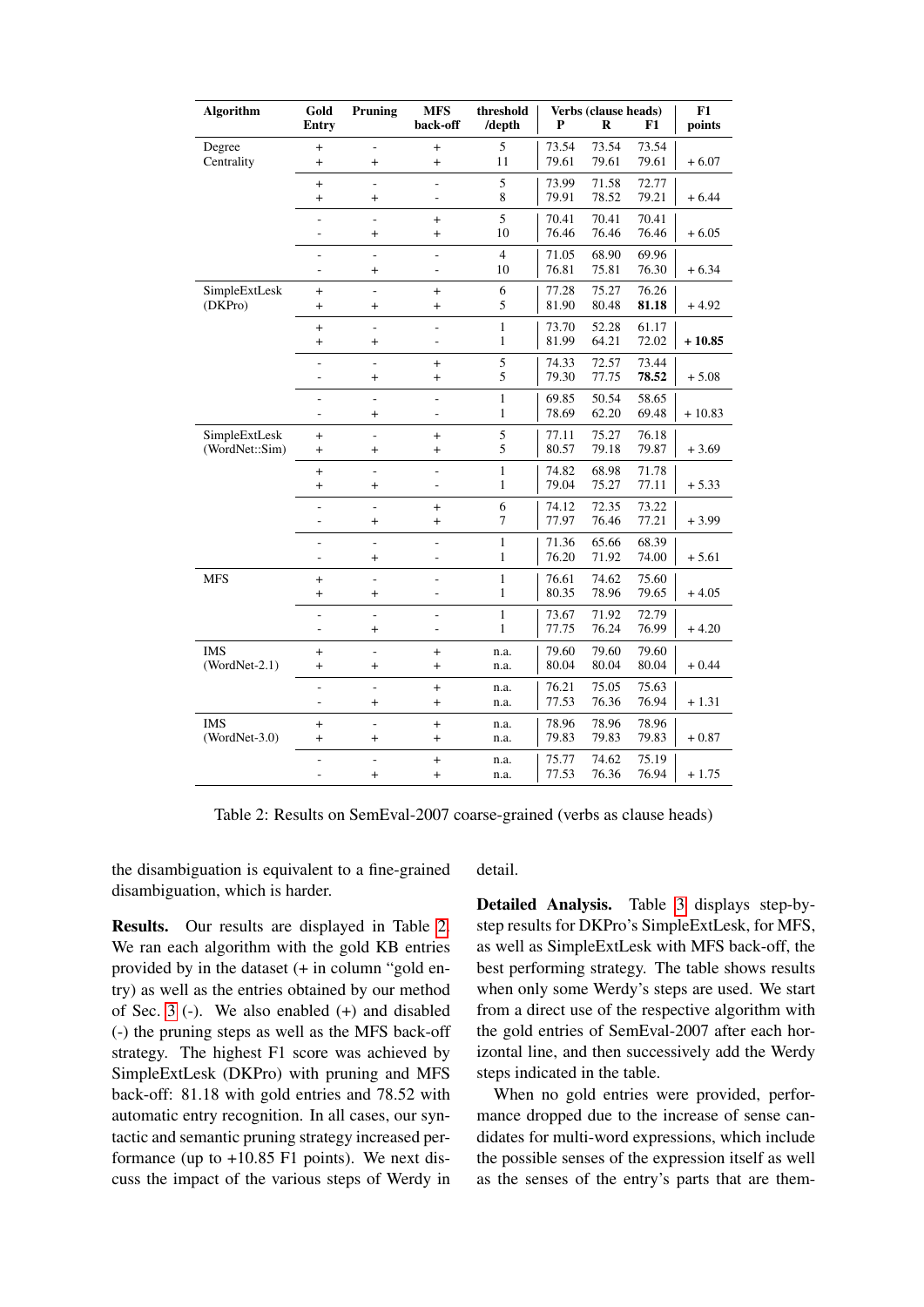<span id="page-8-0"></span>

| <b>Steps Performed</b>                                           | threshold                    | P                       | R                       | F1                      | F1 points                     |  |  |  |  |
|------------------------------------------------------------------|------------------------------|-------------------------|-------------------------|-------------------------|-------------------------------|--|--|--|--|
| <b>SimpleExtLesk (DKPro)</b>                                     |                              |                         |                         |                         |                               |  |  |  |  |
| Plain with gold entries                                          | 1                            | 73.70                   | 52.28                   | 61.17                   |                               |  |  |  |  |
| + Entry Recognition<br>+ Syntactic Pruning                       | $\mathbf{1}$<br>1            | 69.85<br>76.47          | 50.54<br>58.84          | 58.65<br>66.50          | $-2.52$<br>$+7.85$            |  |  |  |  |
| + Semantic Pruning                                               | $\mathbf{1}$                 | 78.69                   | 62.20                   | 69.48                   | $+2.98$                       |  |  |  |  |
| + Entry Recognition<br>+ Semantic Pruning                        | $\mathbf{1}$<br>$\mathbf{1}$ | 69.85<br>73.85          | 50.54<br>55.39          | 58.65<br>63.30          | $-2.52$<br>$+4.65$            |  |  |  |  |
| + Syntactic Pruning<br>+ Semantic Pruning                        | $\mathbf{1}$<br>1            | 79.33<br>81.99          | 61.21<br>64.21          | 69.10<br>72.02          | $+7.93$<br>$+2.92$            |  |  |  |  |
| + Semantic Pruning                                               | $\mathbf{1}$                 | 78.11                   | 56.90                   | 65.84                   | $+4.67$                       |  |  |  |  |
| <b>MFS</b>                                                       |                              |                         |                         |                         |                               |  |  |  |  |
| Plain with gold entries                                          | $\mathbf{1}$                 | 76.61                   | 74.62                   | 75.60                   |                               |  |  |  |  |
| + Entry Recognition<br>+ Syntactic Pruning<br>+ Semantic Pruning | 1<br>1<br>$\mathbf{1}$       | 73.67<br>75.77<br>77.75 | 71.92<br>74.14<br>76.24 | 72.79<br>74.95<br>76.99 | $-2.81$<br>$+2.16$<br>$+2.04$ |  |  |  |  |
| + Entry Recognition<br>+ Semantic Pruning                        | $\mathbf{1}$<br>$\mathbf{1}$ | 73.67<br>77.09          | 71.92<br>75.43          | 72.79<br>76.25          | $-2.81$<br>$+3.46$            |  |  |  |  |
| + Syntactic Pruning<br>+ Semantic Pruning                        | $\mathbf{1}$<br>$\mathbf{1}$ | 78.46<br>80.35          | 76.94<br>78.96          | 77.69<br>79.65          | $+2.09$<br>$+1.96$            |  |  |  |  |
| + Semantic Pruning                                               | $\mathbf{1}$                 | 79.91                   | 78.02                   | 78.95                   | $+3.35$                       |  |  |  |  |
| SimpleExtLesk (DKPro) with MFS back-off                          |                              |                         |                         |                         |                               |  |  |  |  |
| Plain with gold entries                                          | 6                            | 77.28                   | 75.27                   | 76.26                   |                               |  |  |  |  |
| + Entry Recognition<br>+ Syntactic Pruning<br>+ Semantic Pruning | 6<br>5<br>5                  | 74.33<br>76.65<br>79.30 | 72.57<br>75.00<br>77.75 | 73.44<br>75.82<br>78.52 | $-2.82$<br>$+2.38$<br>$+2.70$ |  |  |  |  |
| + Entry Recognition<br>+ Semantic Pruning                        | 5<br>5                       | 74.33<br>78.19          | 72.57<br>76.51          | 73.44<br>77.34          | $-2.82$<br>$+3.90$            |  |  |  |  |
| + Syntactic Pruning<br>+ Semantic Pruning                        | 5<br>5                       | 79.34<br>81.90          | 77.80<br>80.48          | 78.56<br>81.18          | $+2.30$<br>$+2.62$            |  |  |  |  |
| + Semantic Pruning                                               | 5                            | 81.02                   | 79.09                   | 80.04                   | $+3.78$                       |  |  |  |  |

Table 3: Step-by-step results

selves WordNet entries. Our entry recognizer tends to do a good job since it managed to correctly identify all the relevant entries except in two cases (i.e. "take up" and "get rolling"), in which the dependency parse was incorrect. The drop in F1 for our automatic entry recognition was mainly due to incorrect selection of the correct entry of a set of alternative, overlapping entries.

Syntactic pruning did not prune the correct sense in most cases. In 16 cases (with gold entries), however, the correct sense was pruned. Five of these senses were pruned due to incorrect dependency parses, which led to incorrect frame identification. In two cases, the sense was not annotated with the recognized frame in WordNet, although it seemed adequate. In the remaining cases, a general frame from WordNet was incorrectly omitted. Improvements to WordNet's frame annotations may thus make syntactic pruning even more effective.

Semantic pruning also improves performance. Here the correct sense was pruned for 11 verbs, mainly due to the noisiness and incompleteness of our VOS repository. Without using gold entries, we found in total 237 semantic matches between possible verbs senses and possible object senses (200 with gold entries). We also found that our manual annotations in the VOS repository (see Sec. [6\)](#page-5-0) did not affect our experiments.

The results show that syntactic and semantic pruning are beneficial for verb sense disambiguation, but also stress the necessity to improve existing resources. Ideally, each verb sense would be annotated with both the possible clause types or syntactic patterns in which it can occur as well as the possible senses of its objects. Annotations for subjects and adverbial arguments may also be beneficial.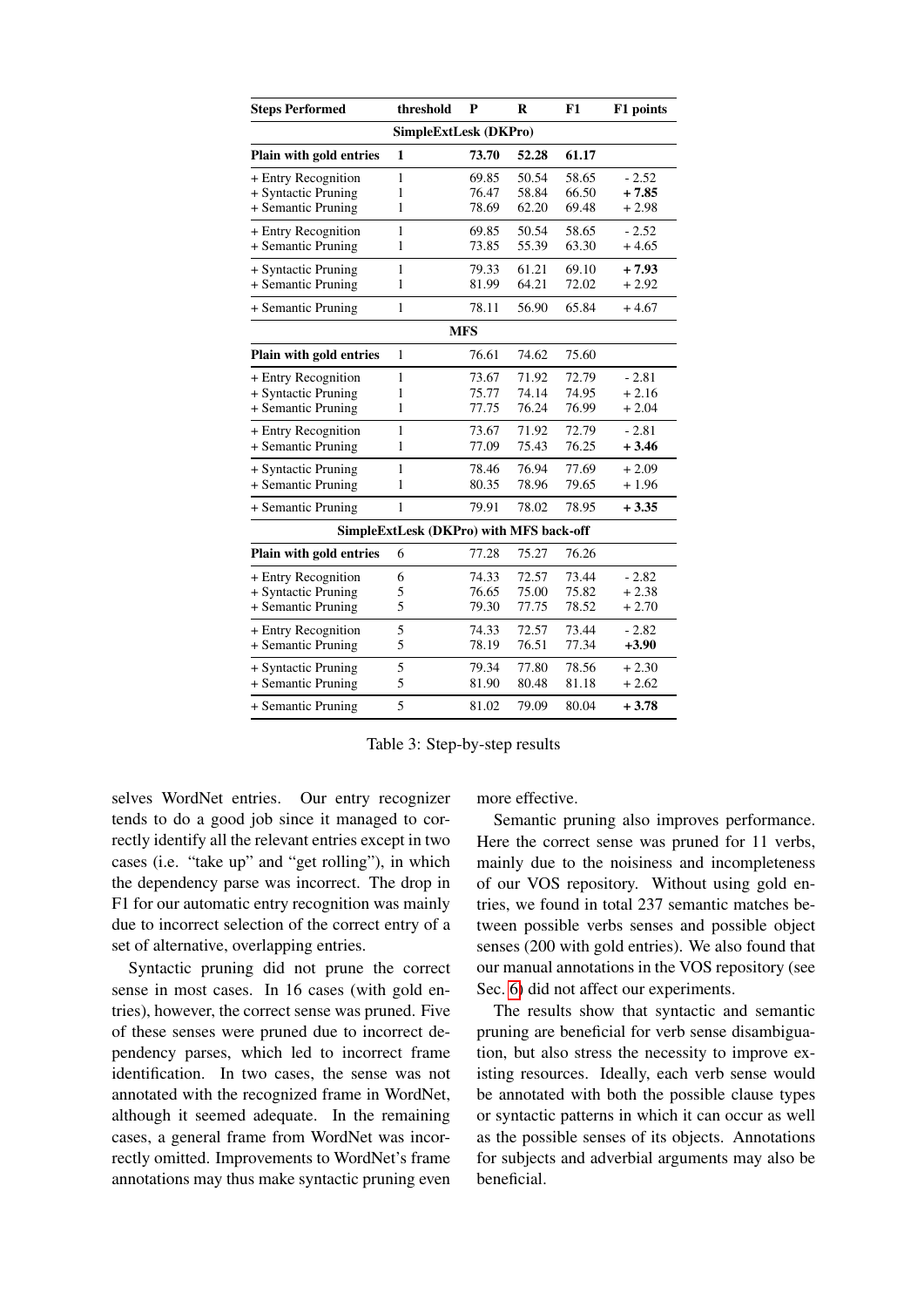# 8 Related Work

WSD is a classification task where for every word there is a set of possible senses given by some external resource (as a KB). Two types of methods can be distinguished in WSD. Supervised systems [\(Dang and Palmer, 2005;](#page-10-18) [Dligach and Palmer,](#page-10-19) [2008;](#page-10-19) [Chen and Palmer, 2009;](#page-10-20) [Zhong and Ng,](#page-11-1) [2010\)](#page-11-1) use a classifier to assign senses to words, mostly relying on manually annotated data for training. In principle, these systems suffer from low coverage since the training data is usually sparse. Some authors have tried to overcome this limitation by exploiting linked resources as training data [\(Shen et al., 2013;](#page-11-7) [Cholakov et al., 2014\)](#page-10-21).

The second WSD approach corresponds to the so-called KB methods [\(Agirre and Soroa, 2009;](#page-10-22) [Ponzetto and Navigli, 2010;](#page-11-2) [Miller et al., 2012;](#page-10-23) [Agirre et al., 2014\)](#page-10-24). They rely on a background KB (typically WordNet or extended versions [\(Navigli and Ponzetto, 2012\)](#page-11-8)), where related senses appear close to each other. KB-based algorithms often differ in the way the KB is explored. It has been shown that a key point to enhance performance is the amount of semantic information in the KB [\(Ponzetto and Navigli, 2010;](#page-11-2) [Miller et al., 2012\)](#page-10-23). Our framework fits this line of work since it is also unsupervised and enriches the background knowledge in order to enhance performance of standard WSD algorithms. A comprehensive overview of WSD systems can be found in [Navigli \(2009\)](#page-11-0) and [Navigli \(2012\)](#page-11-9).

To bring WSD to real-world applications, the mapping between text and KB entries is a fundamental first step. It has been pointed that the existence of multi-word expressions imposes multiple challenges to text understanding tasks [\(Sag et](#page-11-10) [al., 2002\)](#page-11-10). The problem has been addressed by [Arranz et al. \(2005\)](#page-10-7) and [Finlayson and Kulkarni](#page-10-5) [\(2011\)](#page-10-5). They find multi-word entries by matching word sequences allowing some morphological and POS variations according to predefined patterns. Our method differs in that we can recognize KB entries that appear discontinuously and in that we do not select the correct entry but generate a set of potential entries.

Linguists have noted the link between verb senses and the syntactic structure and argument types [\(Quirk et al., 1985;](#page-11-4) [Levin, 1993;](#page-10-2) [Hanks,](#page-10-3) [1996\)](#page-10-3), and supervised WSD systems were developed to capture this relation [\(Dang and Palmer,](#page-10-18) [2005;](#page-10-18) [Chen and Palmer, 2009;](#page-10-20) [Dligach and](#page-10-19) [Palmer, 2008;](#page-10-19) [Cholakov et al., 2014\)](#page-10-21). In [Dang](#page-10-18) [and Palmer \(2005\)](#page-10-18) and [Chen and Palmer \(2009\)](#page-10-20), it is shown that WSD tasks can be improved with features that capture the syntactic structure and information about verb arguments and their types. They use features as shallow named entity recognition and the hypernyms of the possible senses of the noun arguments. [Dang and Palmer \(2005\)](#page-10-18) also included features extracted from PropBank [\(Palmer et al., 2005\)](#page-11-5) from role labels and frames. [Dligach and Palmer \(2008\)](#page-10-19) generated a corpus of verb and their arguments (both surface forms), which was used to incorporate a semantic feature to the supervised system.

In our work, we also incorporate syntactic and semantic information. Instead of learning the relation between the verb senses and the syntactic structure, however we incorporate it explicitly using the WordNet frames, which provide information about which verb sense should be consider for a given syntactic pattern. We also incorporate explicitly the semantic relation between each verb sense and its arguments using our VOS repository.

Different resources of semantic arguments for automatic text understanding tasks have been constructed [\(Baker et al., 1998;](#page-10-4) [Palmer et al., 2005;](#page-11-5) [Kipper et al., 2008;](#page-10-8) [Gurevych et al., 2012;](#page-10-25) [Nakas](#page-10-26)[hole et al., 2012;](#page-10-26) [Flati and Navigli, 2013\)](#page-10-27). In [\(Baker et al., 1998;](#page-10-4) [Palmer et al., 2005;](#page-11-5) [Kipper](#page-10-8) [et al., 2008;](#page-10-8) [Gurevych et al., 2012\)](#page-10-25), the classification of verbs and arguments is focused toward semantic or thematic roles. [Nakashole et al. \(2012\)](#page-10-26) uses semantic types to construct a taxonomy of binary relations and [Flati and Navigli \(2013\)](#page-10-27) collected semantic arguments for given textual expressions. For instance, given the verb "break", they extract a pattern "break  $\langle body\ part-1\rangle$ ". In contrast to existing resources, our VOS repository disambiguates both the verb sense and the senses of its arguments.

### 9 Conclusion

We presented Werdy, a framework for word-sense recognition and disambiguation with a particular focus on verbs and verbal phrases. Our results indicate that incorporating syntactic and semantic constraints improves the performance of verb sense disambiguation methods. This stresses the necessity of extending and improving the available syntactic and semantic resources, such as Word-Net or our VOS repository.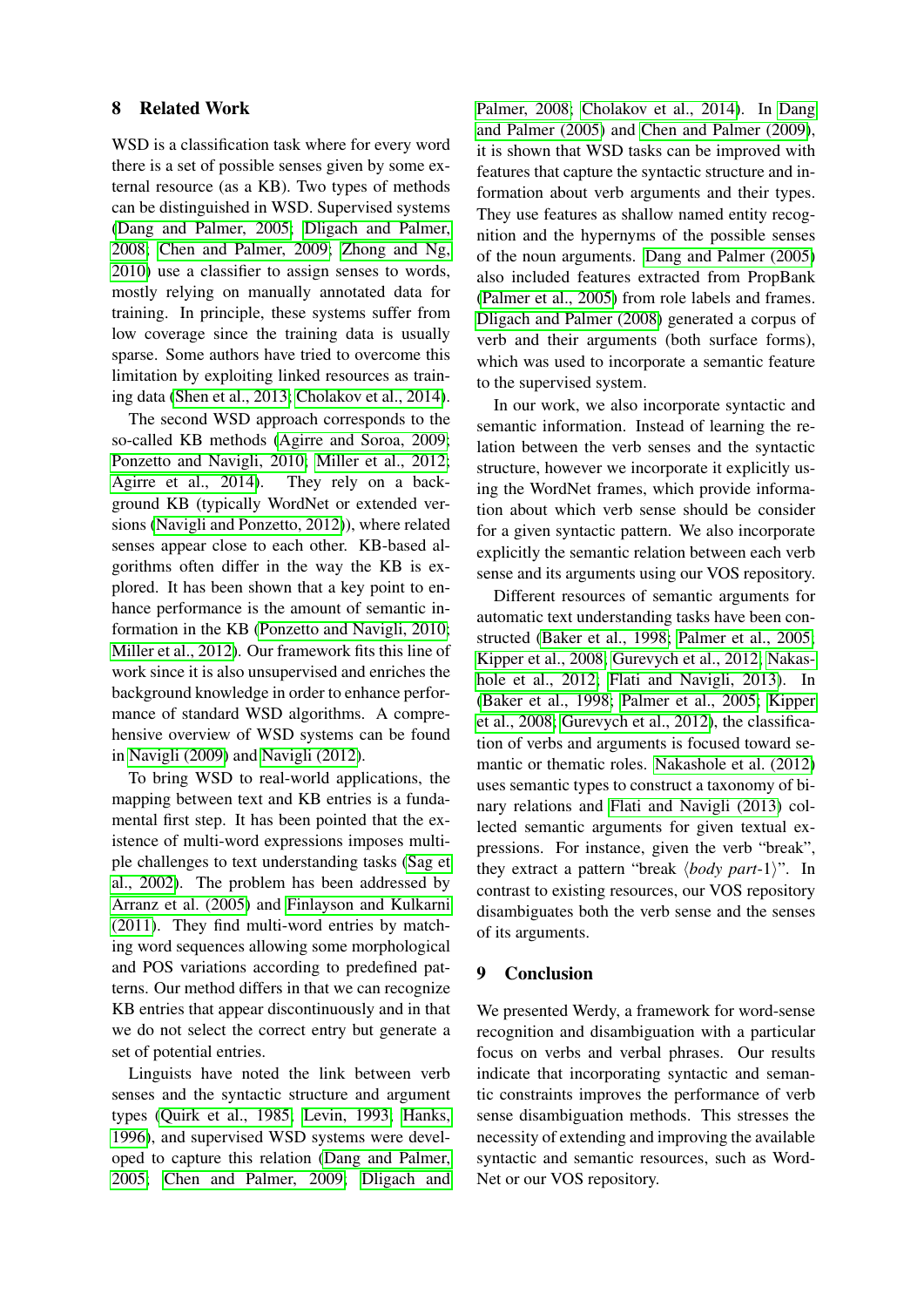#### References

- <span id="page-10-22"></span>Eneko Agirre and Aitor Soroa. 2009. Personalizing pagerank for word sense disambiguation. In *Proceedings of EACL*, pages 33–41.
- <span id="page-10-24"></span>Eneko Agirre, Oier Lopez de Lacalle, and Aitor Soroa. 2014. Random walks for knowledge-based word sense disambiguation. *Computational Linguistics*, 40(1):57–84.
- <span id="page-10-7"></span>Victoria Arranz, Jordi Atserias, and Mauro Castillo. 2005. Multiwords and word sense disambiguation. In *Computational Linguistics and Intelligent Text Processing*, volume 3406 of *Lecture Notes in Computer Science*, pages 250–262.
- <span id="page-10-10"></span>B. T. Sue Atkins and Michael Rundell. 2008. *The Oxford Guide to Practical Lexicography*. Oxford University Press.
- <span id="page-10-4"></span>Collin F. Baker, Charles J. Fillmore, and John B. Lowe. 1998. The berkeley framenet project. In *Proceedings of ACL*, pages 86–90.
- <span id="page-10-14"></span>Satanjeev Banerjee and Ted Pedersen. 2003. Extended gloss overlaps as a measure of semantic relatedness. In *Proceedings of IJCAI*, pages 805–810.
- <span id="page-10-17"></span>Yee Seng Chan, Hwee Tou Ng, and Zhi Zhong. 2007. Nus-pt: Exploiting parallel texts for word sense disambiguation in the english all-words tasks. In *Proceedings of SemEval*, pages 253–256.
- <span id="page-10-20"></span>Jinying Chen and Martha Palmer. 2009. Improving english verb sense disambiguation performance with linguistically motivated features and clear sense distinction boundaries. *Language Resources and Evaluation*, 43(2):181–208.
- <span id="page-10-21"></span>Kostadin Cholakov, Judith Eckle-Kohler, and Iryna Gurevych. 2014. Automated verb sense labelling based on linked lexical resources. In *Proceedings of EACL*, pages 68–77.
- <span id="page-10-18"></span>Hoa Trang Dang and Martha Palmer. 2005. The role of semantic roles in disambiguating verb senses. In *Proceedings of ACL*, pages 42–49.
- <span id="page-10-1"></span>Luciano Del Corro and Rainer Gemulla. 2013. Clausie: clause-based open information extraction. In *Proceedings of WWW*, pages 355–366.
- <span id="page-10-19"></span>Dmitriy Dligach and Martha Palmer. 2008. Improving verb sense disambiguation with automatically retrieved semantic knowledge. In *Proceedings of ICSC*, pages 182–189.
- <span id="page-10-0"></span>Christiane Fellbaum. 1998. *WordNet: An Electronic Lexical Database*. Bradford Books.
- <span id="page-10-5"></span>Mark Alan Finlayson and Nidhi Kulkarni. 2011. Detecting multi-word expressions improves word sense disambiguation. In *Proceedings of MWE*, pages 20– 24.
- <span id="page-10-6"></span>Mark Alan Finlayson. 2014. Java libraries for accessing the princeton wordnet: Comparison and evaluation. In *Proceedings of GWC*.
- <span id="page-10-27"></span>Tiziano Flati and Roberto Navigli. 2013. Spred: Large-scale harvesting of semantic predicates. In *Proceedings of ACL*, pages 1222–1232.
- <span id="page-10-25"></span>Iryna Gurevych, Judith Eckle-Kohler, Silvana Hartmann, Michael Matuschek, Christian M. Meyer, and Christian Wirth. 2012. Uby - a large-scale unified lexical-semantic resource based on lmf. In *Proceedings of EACL*, pages 580–590.
- <span id="page-10-3"></span>Patrick Hanks. 1996. Contextual dependency and lexical sets. *International Journal of Corpus Linguistics*, 1(1):75–98.
- <span id="page-10-13"></span>Adam Kilgarriff and Joseph Rosenzweig. 2000. Framework and results for english senseval. *Computers and the Humanities*, 34(1-2):15–48.
- <span id="page-10-8"></span>Karin Kipper, Anna Korhonen, Neville Ryant, and Martha Palmer. 2008. A large-scale classification of English verbs. *Language Resources and Evaluation*, 42(1):21–40.
- <span id="page-10-11"></span>Dan Klein and Christopher D. Manning. 2003. Accurate unlexicalized parsing. In *Proceedings of ACL*, pages 423–430.
- <span id="page-10-9"></span>Shari Landes, Claudia Leacock, and Randee I. Tengi, 1998. *Building Semantic Concordances*. MIT Press.
- <span id="page-10-12"></span>Michael Lesk. 1986. Automatic sense disambiguation using machine readable dictionaries: how to tell a pine cone from an ice cream cone. In *Proceedings of SIGDOC*, pages 24–26.
- <span id="page-10-2"></span>Beth Levin. 1993. *English Verb Classes and Alternations: A Preliminary Investigation*. University of Chicago Press.
- <span id="page-10-23"></span>Tristan Miller, Chris Biemann, Torsten Zesch, and Iryna Gurevych. 2012. Using distributional similarity for lexical expansion in knowledge-based word sense disambiguation. In *Proceedings of COLING*, pages 1781–1796.
- <span id="page-10-15"></span>Tristan Miller, Nicolai Erbs, Hans-Peter Zorn, Torsten Zesch, and Iryna Gurevych. 2013. Dkpro wsd: A generalized uima-based framework for word sense disambiguation. In *Proceedings of ACL: System Demonstrations*, pages 37–42.
- <span id="page-10-26"></span>Ndapandula Nakashole, Gerhard Weikum, and Fabian Suchanek. 2012. Patty: A taxonomy of relational patterns with semantic types. In *Proceedings of EMNLP*, pages 1135–1145.
- <span id="page-10-16"></span>Roberto Navigli and Mirella Lapata. 2010. An experimental study of graph connectivity for unsupervised word sense disambiguation. *EEE Transactions on Pattern Analysis and Machine Intelligence*, 32(4):678–692.